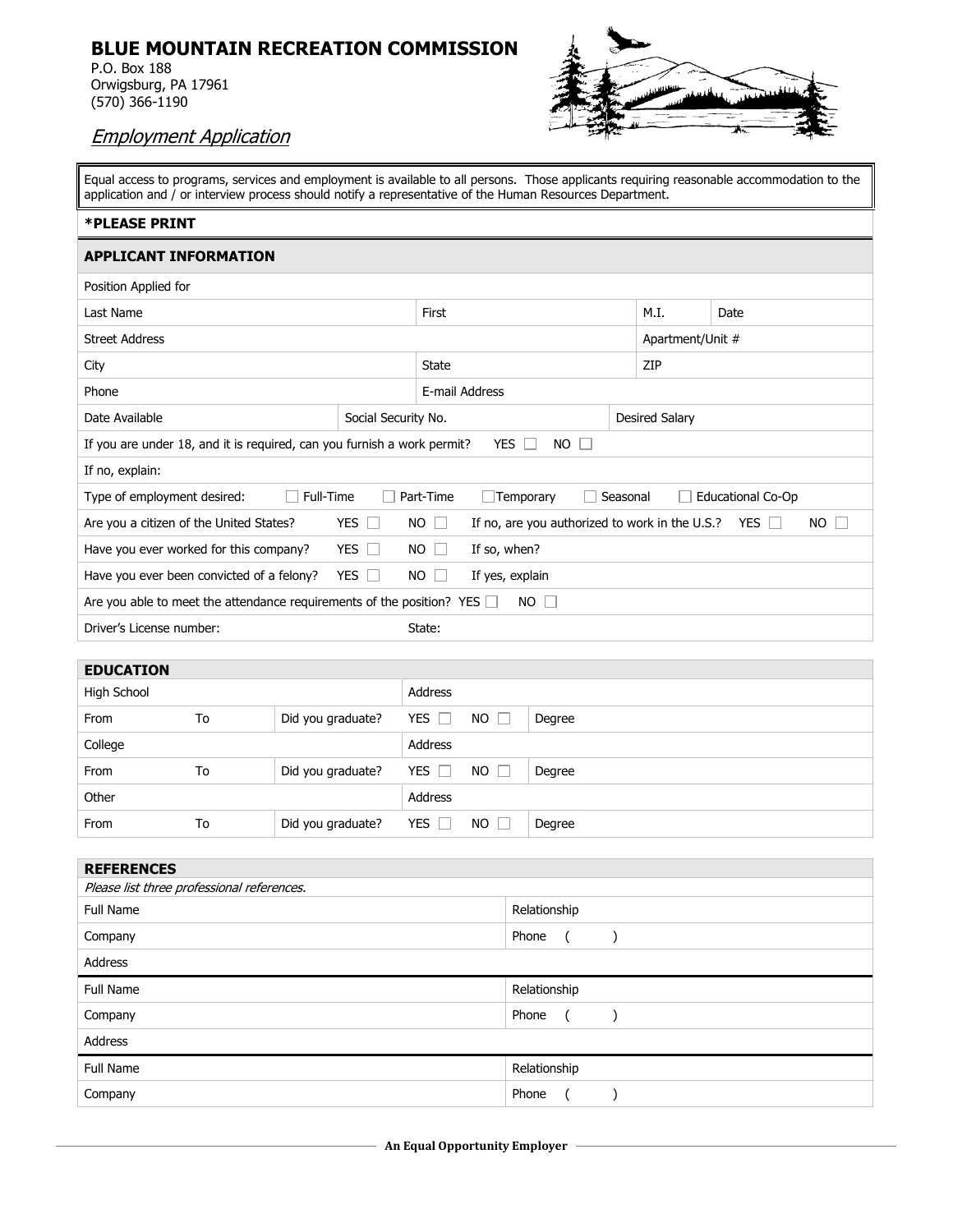### **SKILLS AND QUALIFICATIONS**

Summarize any training, skills, licenses and/or certifications that may qualify you as being able to perform job-related functions in the position for which you are applying.

**\_\_\_\_\_\_\_\_\_\_\_\_\_\_\_\_\_\_\_\_\_\_\_\_\_\_\_\_\_\_\_\_\_\_\_\_\_\_\_\_\_\_\_\_\_\_\_\_\_\_\_\_\_\_\_\_\_\_\_\_\_\_\_\_\_\_\_\_\_\_\_\_\_\_\_\_\_\_\_\_\_\_\_\_\_\_\_ \_\_\_\_\_\_\_\_\_\_\_\_\_\_\_\_\_\_\_\_\_\_\_\_\_\_\_\_\_\_\_\_\_\_\_\_\_\_\_\_\_\_\_\_\_\_\_\_\_\_\_\_\_\_\_\_\_\_\_\_\_\_\_\_\_\_\_\_\_\_\_\_\_\_\_\_\_\_\_\_\_\_\_\_\_\_\_ \_\_\_\_\_\_\_\_\_\_\_\_\_\_\_\_\_\_\_\_\_\_\_\_\_\_\_\_\_\_\_\_\_\_\_\_\_\_\_\_\_\_\_\_\_\_\_\_\_\_\_\_\_\_\_\_\_\_\_\_\_\_\_\_\_\_\_\_\_\_\_\_\_\_\_\_\_\_\_\_\_\_\_\_\_\_\_**

**\_\_\_\_\_\_\_\_\_\_\_\_\_\_\_\_\_\_\_\_\_\_\_\_\_\_\_\_\_\_\_\_\_\_\_\_\_\_\_\_\_\_\_\_\_\_\_\_\_\_\_\_\_\_\_\_\_\_\_\_\_\_\_\_\_\_\_\_\_\_\_\_\_\_\_\_\_\_\_\_\_\_\_**

### **PREVIOUS EMPLOYMENT**

| <u>PREVIUUS EMPLUTMENI</u>                                                                              |                        |                    |       |            |                      |                      |    |  |  |
|---------------------------------------------------------------------------------------------------------|------------------------|--------------------|-------|------------|----------------------|----------------------|----|--|--|
| Company                                                                                                 |                        |                    |       | Phone      |                      |                      |    |  |  |
| Address                                                                                                 |                        |                    |       | Supervisor |                      |                      |    |  |  |
| Job Title<br><b>Starting Salary</b>                                                                     |                        |                    | \$    |            | <b>Ending Salary</b> | \$                   |    |  |  |
| Responsibilities                                                                                        |                        |                    |       |            |                      |                      |    |  |  |
| From                                                                                                    | To                     | Reason for Leaving |       |            |                      |                      |    |  |  |
| $NO$ $\Box$<br>YES $\square$<br>May we contact your previous supervisor for a reference?                |                        |                    |       |            |                      |                      |    |  |  |
| Company                                                                                                 |                        |                    | Phone |            |                      |                      |    |  |  |
| Address                                                                                                 |                        |                    |       |            | Supervisor           |                      |    |  |  |
| Job Title                                                                                               | <b>Starting Salary</b> |                    |       | \$         |                      | <b>Ending Salary</b> | \$ |  |  |
| Responsibilities                                                                                        |                        |                    |       |            |                      |                      |    |  |  |
| From                                                                                                    | To                     | Reason for Leaving |       |            |                      |                      |    |  |  |
| May we contact your previous supervisor for a reference?<br><b>YES</b><br>$NO$ $\Box$<br>$\mathbb{R}^n$ |                        |                    |       |            |                      |                      |    |  |  |
| Company                                                                                                 |                        |                    |       | Phone      |                      |                      |    |  |  |
| Address                                                                                                 |                        |                    |       | Supervisor |                      |                      |    |  |  |
| Job Title<br><b>Starting Salary</b>                                                                     |                        |                    | \$    |            | <b>Ending Salary</b> | \$                   |    |  |  |
| Responsibilities                                                                                        |                        |                    |       |            |                      |                      |    |  |  |
| From                                                                                                    | To                     | Reason for Leaving |       |            |                      |                      |    |  |  |
| May we contact your previous supervisor for a reference?<br><b>YES</b><br>$NO$ $\Box$<br>$\perp$        |                        |                    |       |            |                      |                      |    |  |  |
|                                                                                                         |                        |                    |       |            |                      |                      |    |  |  |

I certify that all information I have provided in order to apply for and secure work with the employer is true, complete and correct. I understand that any information provided by me that is found to be false, incomplete or misrepresented in any respect, will be sufficient cause to (i) cancel further consideration of this application, or (ii) immediately discharge me from the employer's service, whenever it is discovered.

I expressly authorize, without reservation, the employer, its representatives, employees or agents to contact and obtain information from all references (personal and professional), employers, public agencies, licensing authorities and educational institutions and to otherwise verity the accuracy of all information provided by me in this application, resume or job interview. I hereby waive any and all rights and claims I may have regarding the employer, its agents, employees or representatives, for seeking, gathering, and using such information in the employment process and all other persons, corporations or organizations for furnishing such information about me.

I understand that the employer does not unlawfully discriminate in employment and no question on this application is used for the purpose of limiting or excusing any applicant from consideration or employment on a basis prohibited by applicable local, state or federal law.

I understand that this application remains current for only 30 days. At the conclusion of that time, if I have not heard from the employer and still wish to be considered for employment, it will be necessary to reapply and fill out a new application.

If I am hired, I understand that I am free to resign at any time, with or without cause and without prior notice, and the employer reserves the same right to terminate my employment at any time, with or without cause and without prior notice, except as may be required by law. This application does not constitute an agreement or contract for employment for any specified period or definite duration. I understand that no supervisor or representative of the employer is authorized to make any assurances to the contrary and that no implied, oral or written agreements contrary to the foregoing express language are valid unless they are in writing and signed by the employer's president.

I also understand that if I am hired, I will be required to provide proof of identity, all legally required criminal background clearances and confirm that I have the legal authority to work in the United States and that federal immigration laws require me to complete an I-9 Form in this regard.

### **DISCLAIMER AND SIGNATURE**